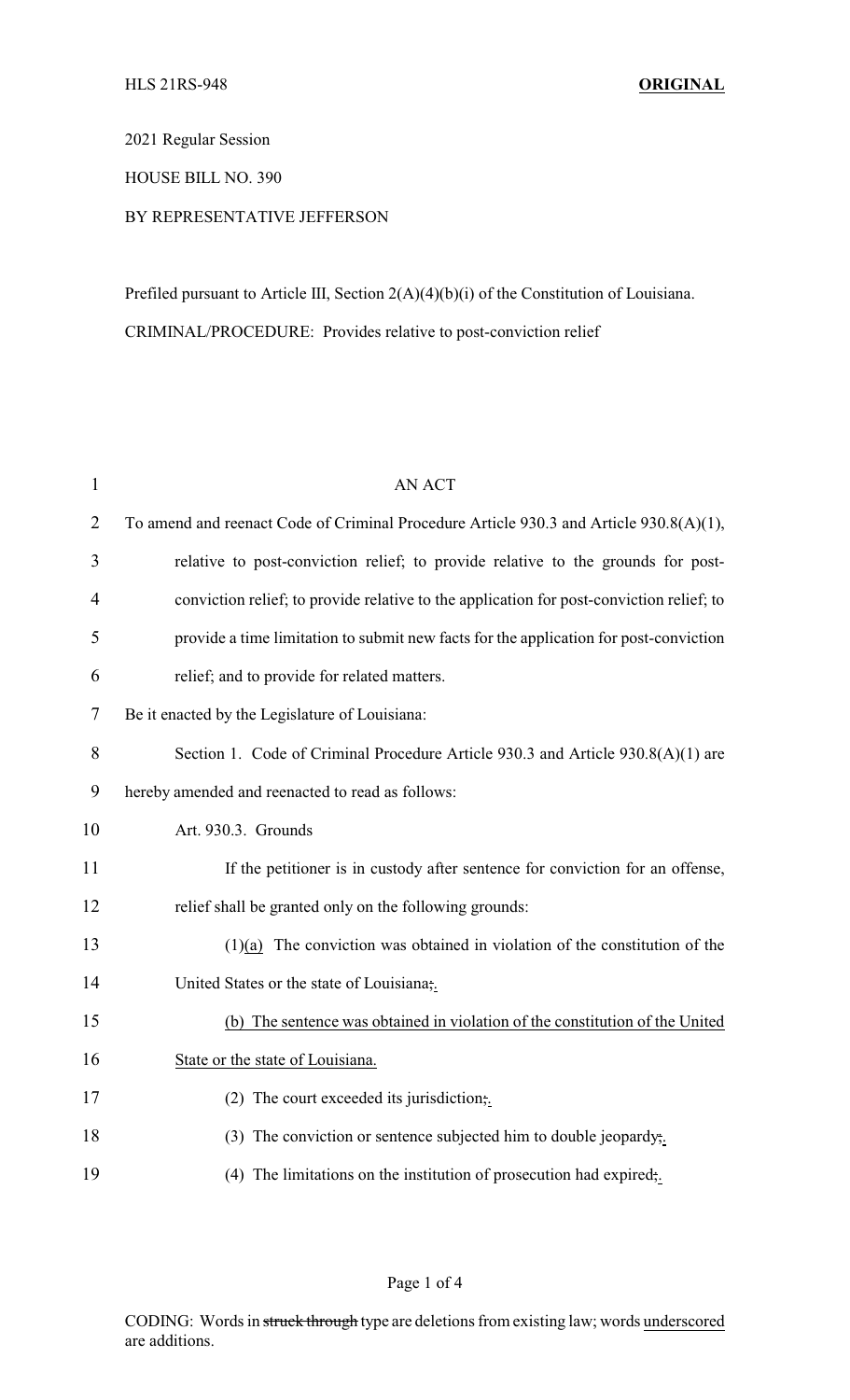| $\mathbf{1}$   | The statute creating the offense for which he was convicted and<br>(5)                      |
|----------------|---------------------------------------------------------------------------------------------|
| $\overline{2}$ | sentenced is unconstitutional, or.                                                          |
| 3              | (6) The conviction or sentence constitute the ex post facto application of law              |
| 4              | in violation of the constitution of the United States or the state of Louisiana.            |
| 5              | (7) The results of DNA testing performed pursuant to an application granted                 |
| 6              | under Article 926.1 proves by clear and convincing evidence that the petitioner is          |
| 7              | factually innocent of the crime for which he was convicted.                                 |
| 8              | $\ast$<br>*<br>*                                                                            |
| 9              | Art. 930.8. Time limitations; exceptions; prejudicial delay                                 |
| 10             | A. No application for post-conviction relief, including applications which                  |
| 11             | seek an out-of-time appeal, shall be considered if it is filed more than two years after    |
| 12             | the judgment of conviction and sentence has become final under the provisions of            |
| 13             | Article 914 or 922, unless any of the following apply:                                      |
| 14             | (1) The application alleges, and the petitioner proves or the state admits, that            |
| 15             | the facts upon which the claim is predicated were not known to the petitioner or his        |
| 16             | prior attorneys. Further, the petitioner shall prove that he exercised diligence in         |
| 17             | attempting to discover any post-conviction claims that may exist. "Diligence" for           |
| 18             | the purposes of this Article is a subjective inquiry that must take into account the        |
| 19             | circumstances of the petitioner. Those circumstances shall include but are not              |
| 20             | limited to the educational background of the petitioner, the petitioner's access to         |
| 21             | formally trained inmate counsel, the financial resources of the petitioner, the age of      |
| 22             | the petitioner, the mental abilities of the petitioner, or whether the interests of justice |
| 23             | will be served by the consideration of new evidence. New facts discovered pursuant          |
| 24             | to this exception shall be submitted to the court within two years of discovery, unless     |
| 25             | brought in support of a first claim brought pursuant to Article $930.3(1)(b)$ , in which    |
| 26             | case the new facts shall be submitted prior to July 31, 2023.                               |
| 27             | ∗<br>∗<br>∗                                                                                 |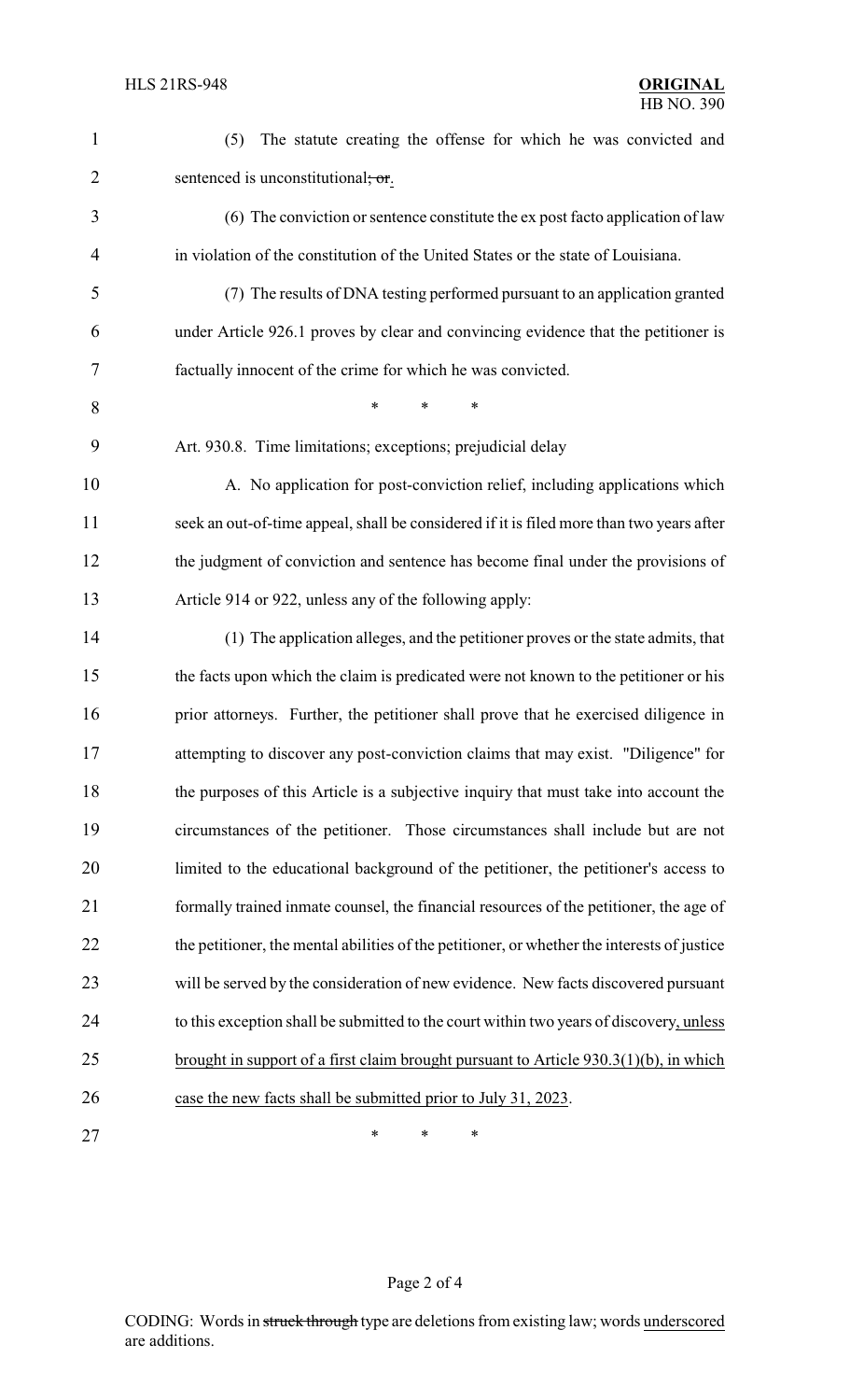#### DIGEST

The digest printed below was prepared by House Legislative Services. It constitutes no part of the legislative instrument. The keyword, one-liner, abstract, and digest do not constitute part of the law or proof or indicia of legislative intent. [R.S. 1:13(B) and 24:177(E)]

### HB 390 Original 2021 Regular Session Jefferson

**Abstract:** Adds when a sentence was obtained in violation of the U.S. or La. constitution to the list of grounds for which post-conviction relief shall be granted, and provides that new facts submitted in support of a petition for post-conviction relief shall be submitted prior to July 31, 2023.

Present law provides that post-conviction relief shall be granted only on the following grounds:

- (1) The conviction was obtained in violation of the U.S. or La. constitution.
- (2) The court exceeded its jurisdiction.
- (3) The conviction or sentence subjected the petitioner to double jeopardy.
- (4) The limitations on the institution of prosecution had expired.
- (5) The statute creating the offense for which the petitioner was convicted and sentenced is unconstitutional.
- (6) The conviction or sentence constitute the ex post facto application of law in violation of the U.S. or La. constitution.
- (7) The results of DNA testing performed pursuant to an application granted under C.Cr.P. Art. 926.1 proves by clear and convincing evidence that the petitioner is factually innocent of the crime for which he was convicted.

Proposed law adds when the sentence was obtained in violation of the U.S. or La. constitution to the list of grounds for which post-conviction relief shall be granted.

Present law also provides that no application for post-conviction relief shall be considered if it is filed more than two years after the judgment of conviction and sentence has become final under the provisions of C.Cr.P. Arts. 914 or 922, unless any of the following apply:

- (1) The application alleges, and the petitioner proves or the state admits, that the facts upon which the claim is predicated were not known to the petitioner or his prior attorneys. Further, the petitioner shall prove that he exercised diligence in attempting to discover any post-conviction claims that may exist. New facts discovered pursuant to this exception shall be submitted to the court within two years of discovery.
- (2) The claim asserted in the petition is based upon a final ruling of an appellate court establishing an unknown interpretation of constitutional law, the petitioner establishes that this interpretation is retroactively applicable to his case, and the petition is filed within one year of the finality of such ruling.
- (3) The application would already be barred by the provisions of present law, but the application is filed on or before Oct. 1, 2001, and the date on which the application was filed is within three years after the judgment of conviction and sentence has become final.

#### Page 3 of 4